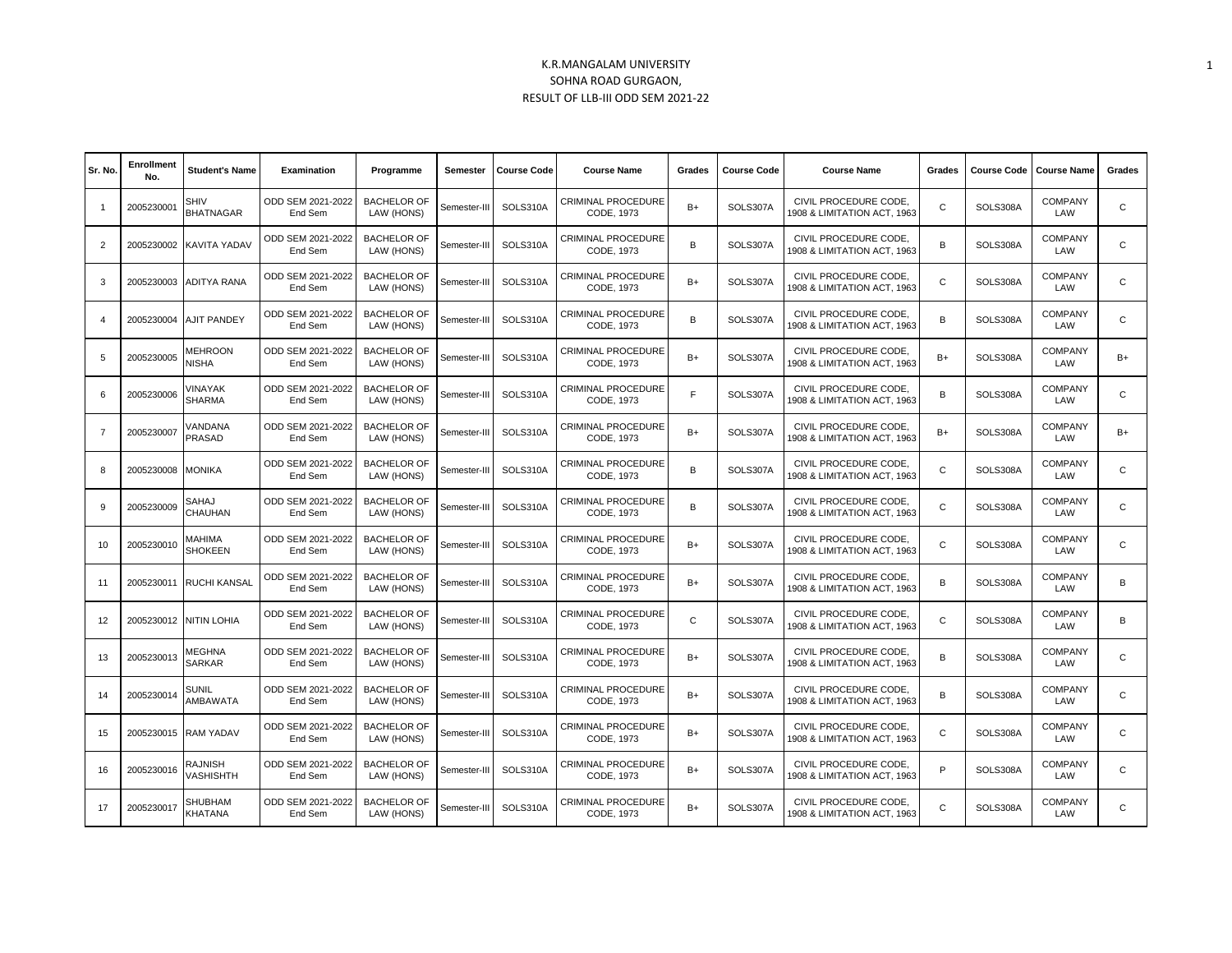## K.R.MANGALAM UNIVERSITY SOHNA ROAD GURGAON, RESULT OF LLB-III ODD SEM 2021-22

| Sr. No.        | <b>Enrollment</b><br>No. | <b>Student's Name</b>              | <b>Examination</b>           | Programme                        | Semester     | <b>Course Code</b> | <b>Course Name</b>                  | Grades | <b>Course Code</b> | <b>Course Name</b>              | Grades |
|----------------|--------------------------|------------------------------------|------------------------------|----------------------------------|--------------|--------------------|-------------------------------------|--------|--------------------|---------------------------------|--------|
| 1              | 2005230001               | <b>SHIV</b><br><b>BHATNAGAR</b>    | ODD SEM 2021-2022<br>End Sem | <b>BACHELOR OF</b><br>LAW (HONS) | Semester-III | SOLS304A           | LABOUR &<br><b>INDUSTRIAL LAW-I</b> | $B+$   | SOLS305A           | <b>JURISPRUDE</b><br><b>NCE</b> | $B+$   |
| $\overline{2}$ | 2005230002               | KAVITA YADAV                       | ODD SEM 2021-2022<br>End Sem | <b>BACHELOR OF</b><br>LAW (HONS) | Semester-III | SOLS304A           | LABOUR &<br><b>INDUSTRIAL LAW-I</b> | B+     | SOLS305A           | <b>JURISPRUDE</b><br><b>NCE</b> | Α      |
| 3              | 2005230003               | <b>ADITYA RANA</b>                 | ODD SEM 2021-2022<br>End Sem | <b>BACHELOR OF</b><br>LAW (HONS) | Semester-III | SOLS304A           | LABOUR &<br><b>INDUSTRIAL LAW-I</b> | B+     | SOLS305A           | <b>JURISPRUDE</b><br><b>NCE</b> | $B+$   |
| $\overline{4}$ | 2005230004               | <b>AJIT PANDEY</b>                 | ODD SEM 2021-2022<br>End Sem | <b>BACHELOR OF</b><br>LAW (HONS) | Semester-III | SOLS304A           | LABOUR &<br><b>INDUSTRIAL LAW-I</b> | $B+$   | SOLS305A           | <b>JURISPRUDE</b><br><b>NCE</b> | $B+$   |
| 5              | 2005230005               | <b>MEHROON</b><br><b>NISHA</b>     | ODD SEM 2021-2022<br>End Sem | <b>BACHELOR OF</b><br>LAW (HONS) | Semester-III | SOLS304A           | LABOUR &<br><b>INDUSTRIAL LAW-I</b> | Α      | SOLS305A           | <b>JURISPRUDE</b><br><b>NCE</b> | A      |
| 6              | 2005230006               | VINAYAK<br><b>SHARMA</b>           | ODD SEM 2021-2022<br>End Sem | <b>BACHELOR OF</b><br>LAW (HONS) | Semester-III | SOLS304A           | LABOUR &<br><b>INDUSTRIAL LAW-I</b> | B+     | SOLS305A           | JURISPRUDE<br><b>NCE</b>        | B+     |
| $\overline{7}$ | 2005230007               | VANDANA<br>PRASAD                  | ODD SEM 2021-2022<br>End Sem | <b>BACHELOR OF</b><br>LAW (HONS) | Semester-III | SOLS304A           | LABOUR &<br><b>INDUSTRIAL LAW-I</b> | A      | SOLS305A           | <b>JURISPRUDE</b><br><b>NCE</b> | Α      |
| 8              | 2005230008               | <b>MONIKA</b>                      | ODD SEM 2021-2022<br>End Sem | <b>BACHELOR OF</b><br>LAW (HONS) | Semester-III | SOLS304A           | LABOUR &<br><b>INDUSTRIAL LAW-I</b> | B+     | SOLS305A           | <b>JURISPRUDE</b><br><b>NCE</b> | A      |
| 9              | 2005230009               | SAHAJ<br>CHAUHAN                   | ODD SEM 2021-2022<br>End Sem | <b>BACHELOR OF</b><br>LAW (HONS) | Semester-III | SOLS304A           | LABOUR &<br><b>INDUSTRIAL LAW-I</b> | $B+$   | SOLS305A           | <b>JURISPRUDE</b><br><b>NCE</b> | $B+$   |
| 10             | 2005230010               | MAHIMA<br><b>SHOKEEN</b>           | ODD SEM 2021-2022<br>End Sem | <b>BACHELOR OF</b><br>LAW (HONS) | Semester-III | SOLS304A           | LABOUR &<br><b>INDUSTRIAL LAW-I</b> | $B+$   | SOLS305A           | <b>JURISPRUDE</b><br><b>NCE</b> | Α      |
| 11             | 2005230011               | <b>RUCHI KANSAL</b>                | ODD SEM 2021-2022<br>End Sem | <b>BACHELOR OF</b><br>LAW (HONS) | Semester-III | SOLS304A           | LABOUR &<br><b>INDUSTRIAL LAW-I</b> | B+     | SOLS305A           | <b>JURISPRUDE</b><br><b>NCE</b> | Α      |
| 12             | 2005230012               | <b>NITIN LOHIA</b>                 | ODD SEM 2021-2022<br>End Sem | <b>BACHELOR OF</b><br>LAW (HONS) | Semester-III | SOLS304A           | LABOUR &<br><b>INDUSTRIAL LAW-I</b> | B+     | SOLS305A           | <b>JURISPRUDE</b><br><b>NCE</b> | B+     |
| 13             | 2005230013               | <b>MEGHNA</b><br><b>SARKAR</b>     | ODD SEM 2021-2022<br>End Sem | <b>BACHELOR OF</b><br>LAW (HONS) | Semester-III | SOLS304A           | LABOUR &<br><b>INDUSTRIAL LAW-I</b> | Α      | SOLS305A           | <b>JURISPRUDE</b><br><b>NCE</b> | A      |
| 14             | 2005230014               | <b>SUNIL</b><br>AMBAWATA           | ODD SEM 2021-2022<br>End Sem | <b>BACHELOR OF</b><br>LAW (HONS) | Semester-III | SOLS304A           | LABOUR &<br><b>INDUSTRIAL LAW-I</b> | B+     | SOLS305A           | <b>JURISPRUDE</b><br><b>NCE</b> | B+     |
| 15             | 2005230015               | <b>RAM YADAV</b>                   | ODD SEM 2021-2022<br>End Sem | <b>BACHELOR OF</b><br>LAW (HONS) | Semester-III | SOLS304A           | LABOUR &<br><b>INDUSTRIAL LAW-I</b> | B+     | SOLS305A           | <b>JURISPRUDE</b><br><b>NCE</b> | $B+$   |
| 16             | 2005230016               | <b>RAJNISH</b><br><b>VASHISHTH</b> | ODD SEM 2021-2022<br>End Sem | <b>BACHELOR OF</b><br>LAW (HONS) | Semester-III | SOLS304A           | LABOUR &<br><b>INDUSTRIAL LAW-I</b> | В      | SOLS305A           | <b>JURISPRUDE</b><br><b>NCE</b> | $B+$   |
| 17             | 2005230017               | <b>SHUBHAM</b><br>KHATANA          | ODD SEM 2021-2022<br>End Sem | <b>BACHELOR OF</b><br>LAW (HONS) | Semester-III | SOLS304A           | LABOUR &<br><b>INDUSTRIAL LAW-I</b> | B+     | SOLS305A           | <b>JURISPRUDE</b><br><b>NCE</b> | $B+$   |